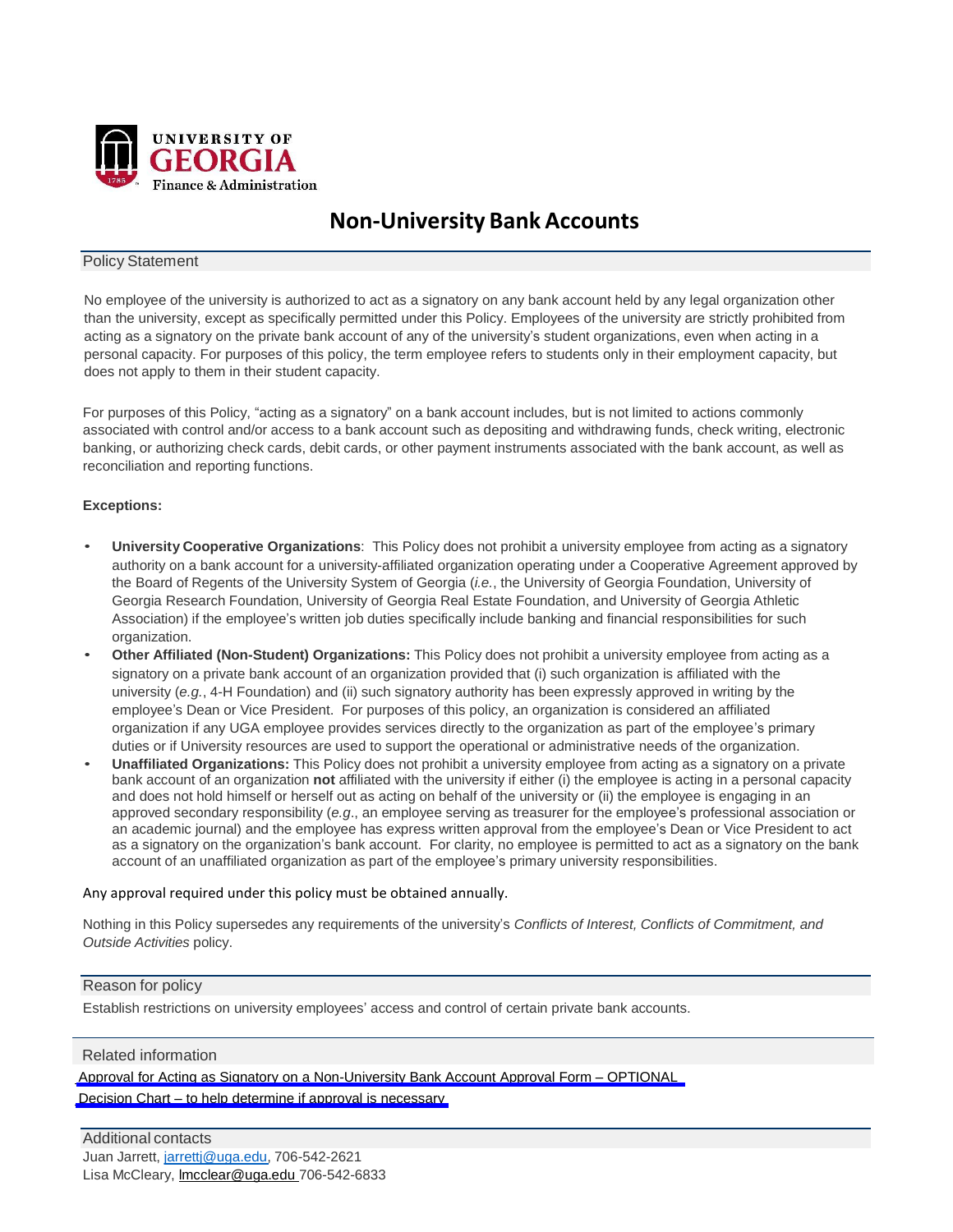**Responsibilities Responsible University Senior Administrator**: Vice President for Finance & Administration **Responsible University Administrator**: Associate Vice President for Human Resources **Policy Owner**: [hrweb@uga.edu](mailto:hrweb@uga.edu)